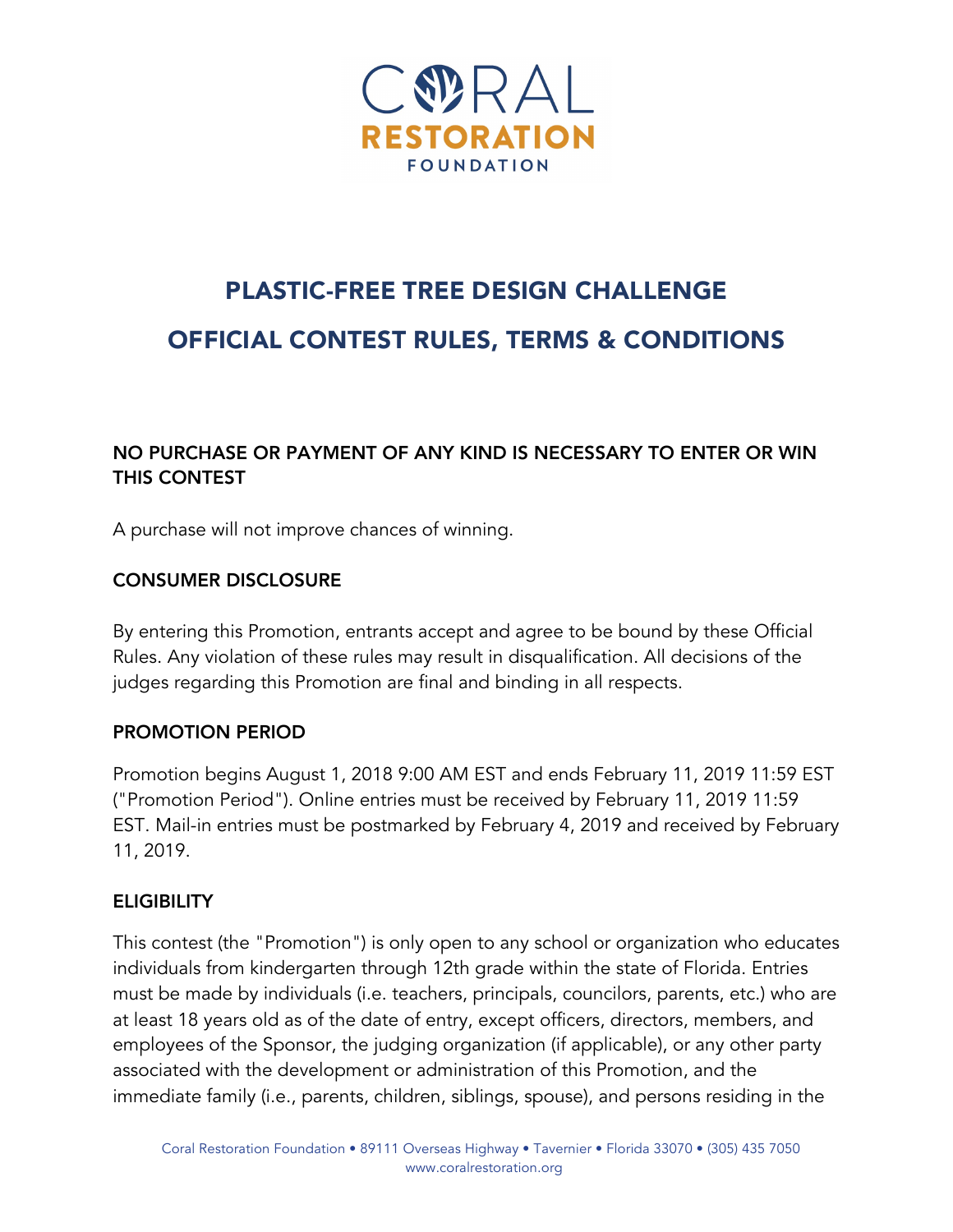

same household, as such individuals. This Promotion is void outside the state of Florida and where prohibited.

## HOW TO ENTER

There are two (2) methods of entry:

- (1) Visit https://www.coralrestoration.org/plastic-free-tree-challenge during the Promotion Period and follow the instructions to complete and submit the design;
- (2) Mail us the design and photos of the design ("Submission") on the subject "Plastic Free Tree" to Education Program Manager, 89111 Overseas Highway, Tavernier, FL 33070, with your name, schools name, schools address, daytime and evening phone numbers, and e-mail address. Limit: One entry per class /per e-mail address during the Promotion Period. All entrant information, including email addresses, is subject to the respective Privacy Policy of the applicable Sponsor.

## WINNER SELECTION AND NOTIFICATION

All entries will be judged by the CRF Restoration and Education team and one potential winner will be chosen on or about March 31, 2019 (the "Judging Date"). The team will evaluate entries based on the following criteria: durability, ease of construction, fiscally plausible, innovativeness, and environmental impact. Any potential winner will be notified by mail, email and/or telephone. If a potential winner cannot be contacted, does not respond within seven (7) days from the date the Sponsor first tries to notify him/her, such potential winner forfeits all rights to win the Promotion or receive the prize, and an alternate potential winner may be selected. Upon contacting a potential winner and determining that he/she has met all eligibility requirements of the Promotion, including without limitation the execution of required waivers, publicity and liability releases and disclaimers, such individual will be declared the "winner" of the Promotion.

### PRIZE DESCRIPTION

There will be one (1) winner. The prize is an aquarium tank, provided by Titan Aquatics Exhibits, student driven curriculum for maintenance of the tank, provided by Healthy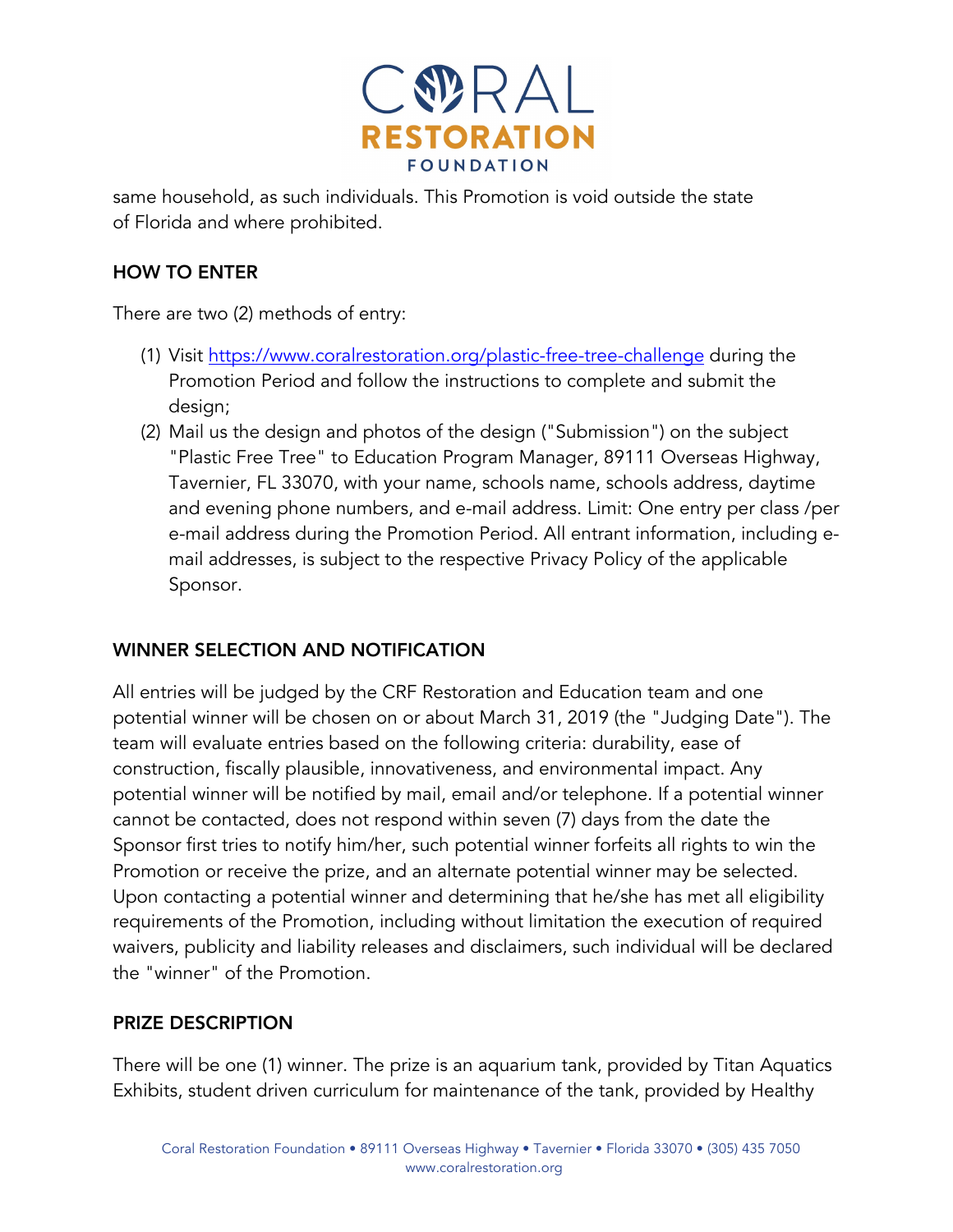

Aquatics Marine Institute and the Coral Restoration Foundation, and possible design being implemented in the Coral Restoration Foundation coral nursery.

## OWNERSHIP AND LICENSE

All entry materials become the property of the Sponsor and will not be acknowledged or returned. The copyright in any Submission shall remain the property of the entrant, but entry into this Promotion constitutes entrant's irrevocable and perpetual permission and consent, without further compensation or attribution, to use, reproduce, print, publish, transmit, distribute, sell, perform, adapt, enhance, or display such Submission for any purpose, including but not limited to editorial, advertising, trade, commercial, and publicity purposes by the Sponsor and/or others authorized by the Sponsor, in any and all media now in existence or hereinafter created, throughout the world, for the duration or the copyright in the Submission. Sponsor and/or others authorized by the Sponsor shall have the right to edit, adapt, and modify the Submission.

### CONSENT AND RELEASE

By entering the Promotion, each entrant releases and discharges the Sponsor, judging organization (if applicable), and any other party associated with the development or administration of this Promotion, their parent, subsidiary, and affiliated entities, and each of their respective officers, directors, members, shareholders, employees, independent contractors, agents, representatives, successors and assigns (collectively, "Sponsor Entities"), from any and all liability whatsoever in connection with this Promotion, including without limitation legal claims, costs, injuries, losses or damages, demands or actions of any kind (including without limitation personal injuries, death, damage to, loss or destruction or property, rights of publicity or privacy, defamation, or portrayal in a false light) (collectively, "Claims"). Except where prohibited:

- (i) Acceptance of a prize constitutes the consent of any winner, without further compensation, to use the name and likeness of such winner and his/her Submission for editorial, advertising and publicity purposes by the Sponsor and/or others authorized by the Sponsor;
- (ii) Acceptance of a prize constitutes a release by any winner of the Sponsor Entities of any and all Claims in connection with the administration of this Promotion and the use, misuse, or possession of his/her Submission or any prize;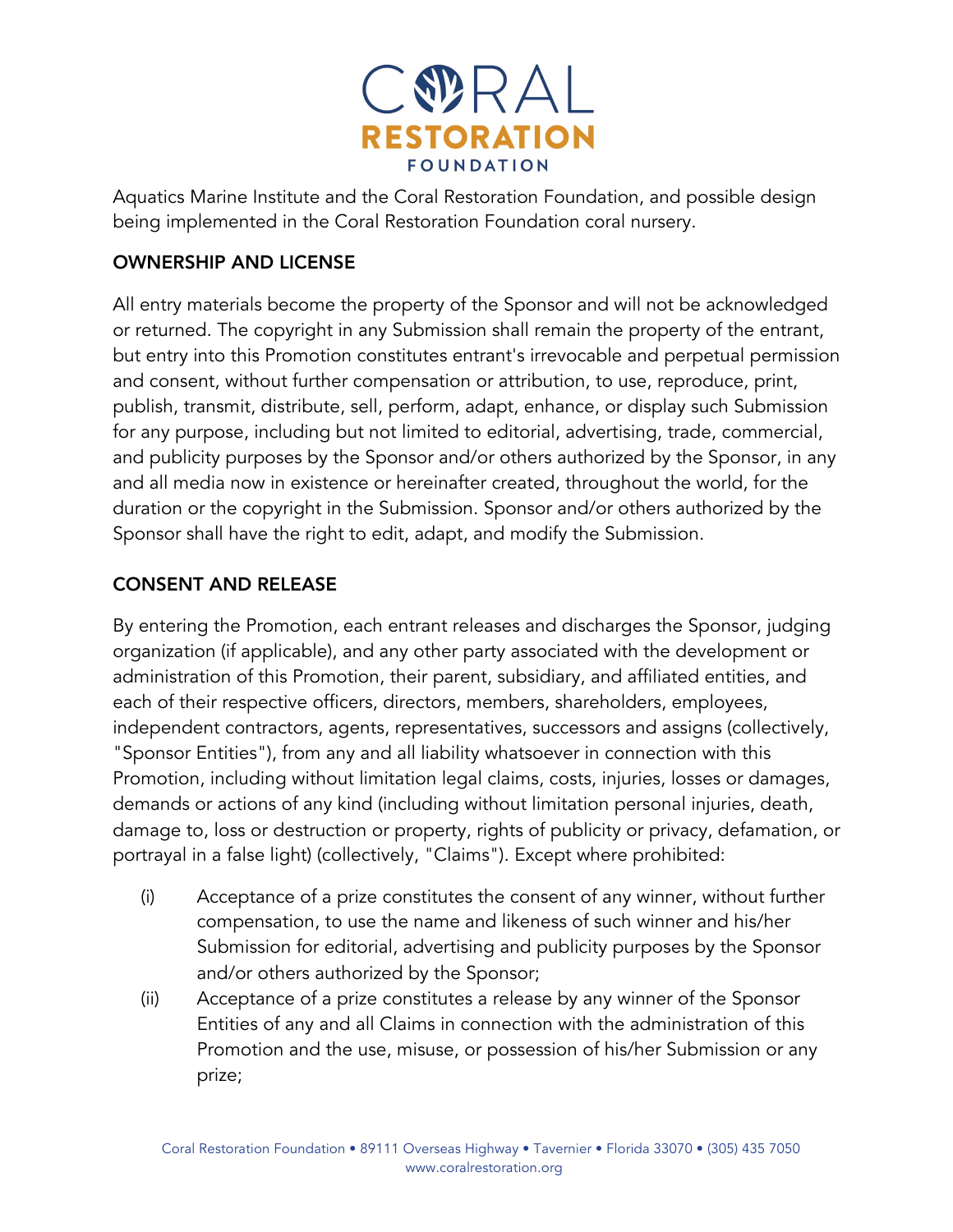

(iii) (Any potential winner may be required to sign an affidavit of eligibility (including social security number) and a liability/publicity/copyright release; and (iv) if prize involves travel or activities, any potential winner and travel companion (if applicable) may be required to execute releases of the Sponsor from any and all liability with respect to participation in such travel/activities and/or use of the prize. Affidavits and releases must be returned within ten (10) days from the date that Sponsor first tries to notify the potential winner. If winner is deemed to be a minor under the jurisdiction of his/her residence, the prize will be awarded in the name of his/her parent or legal guardian who must execute the necessary affidavit and release and, if applicable, must accompany winner on the trip (no additional travel expenses will be awarded should a parent or legal guardian be required to accompany the winner on the trip).

#### **DISCLAIMERS**

- (i) Entries that are lost, late, misdirected, incorrect, garbled, or incompletely received, for any reason, including by reason of hardware, software, browser, or network failure, malfunction, congestion, or incompatibility at Sponsor's servers or elsewhere, will not be eligible. In the event of a dispute, entries will be deemed submitted by the authorized account holder of the e-mail address submitted at the time of entry. "Authorized account holder" is defined as the natural person who is assigned to an e-mail address by an Internet Access Provider, online service provider, or other organization (e.g., business, educational institute) that is responsible for assigning e-mail addresses for the domain associated with the submitted e-mail address.
- (ii) Sponsor, in its sole discretion, reserves the right to disqualify any person tampering with the entry process or the operation of the web site. Use of bots or other automated process to enter is prohibited and may result in disqualification at the sole discretion of Sponsor.
- (iii) Sponsor further reserves the right to cancel, terminate or modify the Promotion if it is not capable of completion as planned, including by reason of infection by computer virus, bugs, tampering, unauthorized intervention, force majeure or technical failures of any sort.
- (iv) Sponsor Entities are not responsible for errors in the administration or fulfillment of this Promotion, including without limitation mechanical, human,